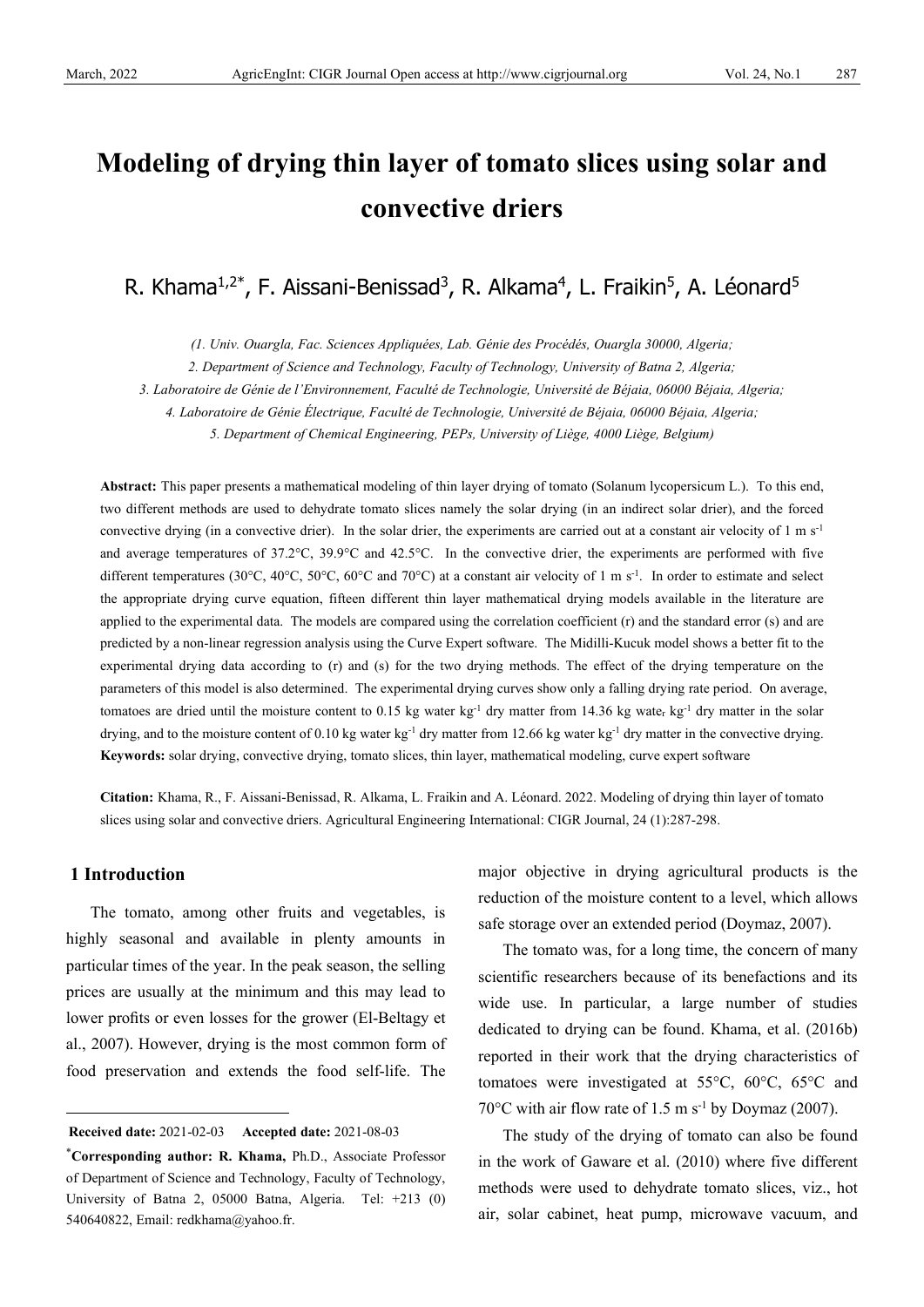freeze drying.

Bennamoun et al. (2015) studied the forced convective drying of a single cherry tomato (with and without skin). Based on the diffusion model, two approaches were proposed. It was observed that the drying time, for the unpeeled single cherry tomato, was dramatically higher than for the peeled one. In addition, taking into account of the shrinkage phenomenon during drying was necessary in the modeling of the process, in particular for the estimation of the moisture diffusion coefficient. Azhdaria and Emami (2019) confim this last result in their work where they studied a model to simulate the drying of tomato. Indeed, the comparison between the models with and without shrinkage shows an influence of parameters in qualitative agreement with the expected physical behavior: the model with shrinkage needs a shorter time for drying.

Khama, et al. (2016b) and Doymaz and Kipcak (2018) also studied the drying of cherry tomato, but to investigate the influence of the skin on water removal and to study the effect of pre-treatment and air temperature on drying time, respectively.

Azam et al. (2020) studied the drying of tomatoes in a greenhouse dryer with an integrated solar air collector and small PV system. Different pretreatments before drying and comparison with open sun drying were investigated. Results indicated that the dried tomatoes have reached the equilibrium moisture content after 1020 - 1920 min and 1020 - 2460 min for non-osmotically and osmotically treatments, respectively.

Sahdev et al. (2016) reported in their review that Sacilik et al. (2006) presented the thin layer drying characteristic of organic tomato in a solar tunnel greenhouse dryer in the climatic conditions of Ankara, Turkey. The fruit was dried in 4 days in solar greenhouse tunnel dryer as compared to 5 days in open sun drying.

Through the experimental and theoretical study of Djebli et al. (2019), the results obtained during the solar drying of tomatoes of the KAWA type, in a mixed forced convection solar dryer, showed that the fruit in the shape of flat slices took the least amount of time to dry when compared to the wedge shape. In addition, the thinnest slice thicknesses dried faster.

The work realzed by Abdel-Mohsen et al. (2019) consisted of the solar and sun drying of tomato. The main results were: (i) The drying performance was influenced by the fruit shape during both drying methods. (ii) The mass of the dried tomato slices was lower in the solar drying case. (iii) Solar drying was the quick and efficient method for dehydrating tomato slices.

The optimization of processing parameters for hot air drying of tomato slices using the Taguchi technique was investigated by Hussein et al. (2021). The results showed that the drying temperature was the most significant processing parameter controlling the drying time, lycopene, β-carotene, and ASA contents.

According to Gunhan et al. (2005), the most important aspect of drying technology is the mathematical modeling of the drying processes and equipment. To optimize drying accurate simulation models are needed in order to predict the performance of each item to be dried under the conditions each time applied (Belessiotis and Delyannis, 2011). The thin-layer drying models, describing the drying process, can be distinguished in three main categories, namely the theoretical, the semi-theoretical and the fully empirical ones. The empirical models are derived from statistical relations and they directly correlate moisture content with time, having no physical connection with the drying process itself. This type of models is valid in the specific ranges of temperature, air velocity and humidity for which they are developed (Babalis et al., 2006).

Several researchers have investigated the drying kinetics of tomato in order to evaluate different mathematical models for describing the thin-layer drying characteristics and then the drying behavior of the product has been studied. For example, Lopez-Quiroga et al. (2020) studied experimentally and then modeled the drying and rehydration kinetics of freeze-dried tomatoes. The results showed that the Page model was the most accurate in describing of the drying kinetics.

Hussein et al. (2016) studied the thin layer drying behavior of tomato slices dried using three methods namely, hybrid, solar and open sun drying. They found that, among the six mathematical models they used, the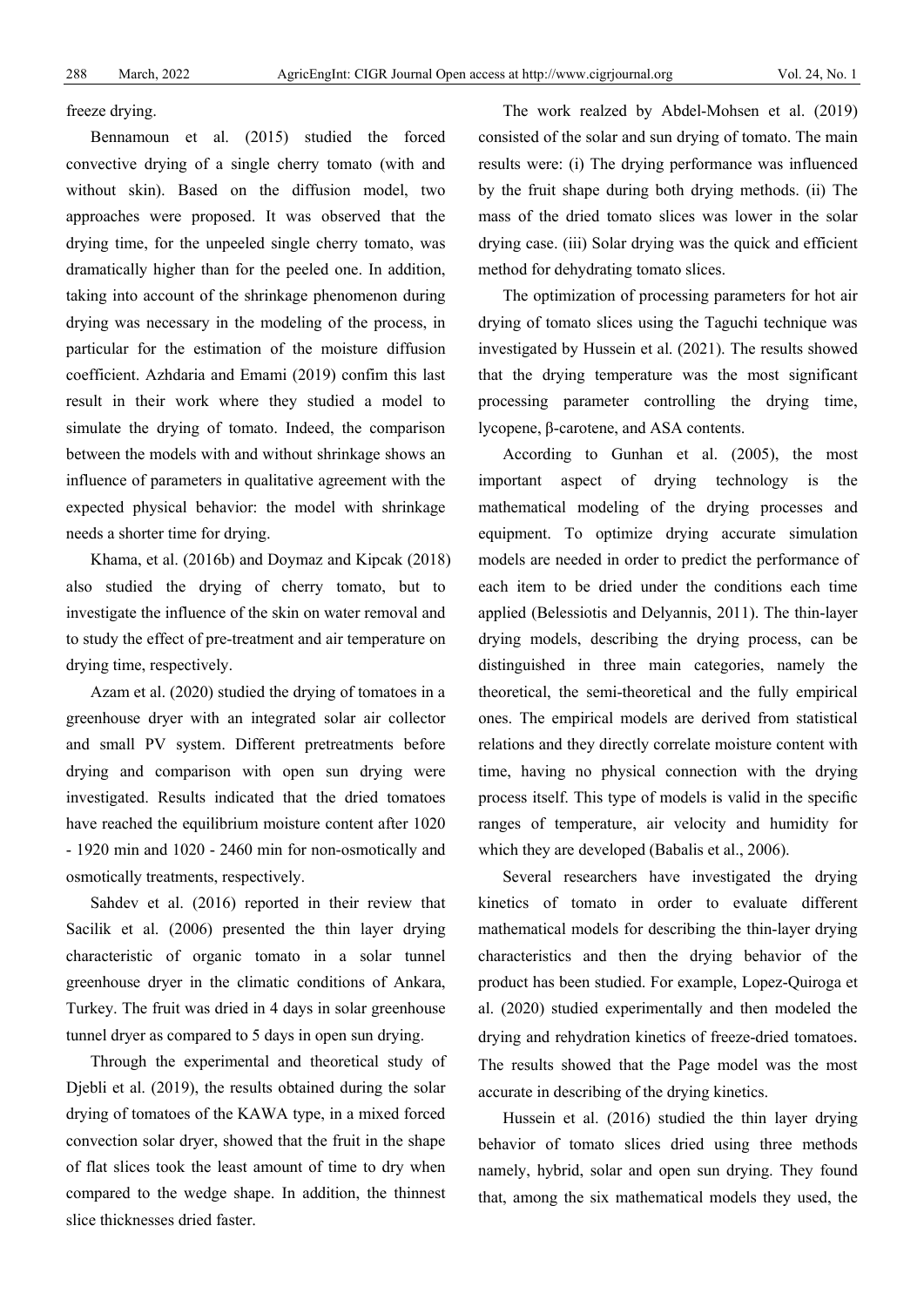Page model was the better in describing the drying kinetics for the three methods used in tomato drying. However, in the work of Sadin et al. (2017), the Middili model was the best model to predict the moisture during tomato thin layer drying in combined infrared-hot air dryer, at different temperatures and speeds.

The main objective of this study is to determine and test the suitable thin layer drying curve model for understanding the drying behavior of tomato slices during the application of both the solar and convective drying techniques.

#### **2 Materials and methods**

#### **2.1 Fruit**

Good quality of tomato was purchased from a local fruit market of Ouargla, Algeria (Longitude: 5° 19' 30" E – Altitude: 138 m) for the solar drying tests, and from a local fruit market of Liège, Belgium for the convective drying ones. Before the experiments, the fruits were washed into water to remove the skin dirt and cut into slices of 0.5 cm thickness. The seeds were removed and the slices obtained were uniformly laid out on each tray of the two driers. The average mass of the samples used for the drying experiment was about 1.267 kg in the solar drier and about 0.061 kg in the convective drier. The average initial moisture contents of tomatoes, for solar and convective drying tests, were 13.89 kg of water kg-1 d.m (93.28% wb) and 14.56 kg of water kg<sup>-1</sup> d.m (93.57%) wb) respectively. The drying process of the tomato was continued until the product achieved its final mass, corresponding to the stabilization of the value recorded in the balance. After each drying experiment, the dry mass of tomato, Md, was determined by putting the entire dried product, during 24 hrs, in a regulated drying oven at 105°C.

## **2.2 Solar drier**

The indirect solar drier used in the solar drying experiments was realized by (Khama, 2016; Khama, et al., 2016a) and it is shown in Figure 1. It mainly consisted of a flat-plate solar collector (A) and a drying chamber (B). The solar collector was 1.14 m in width and 1.90 m in length. It was oriented directly towards the equator, facing the south to maximize the incident solar radiation

on it and tilted to an angle about 32°. A glass sheet was used as a transparent cover  $(a_1)$  to prevent the top heat losses. A copper sheet painted black (no reflective) was used as an absorber plate  $(a_2)$  for absorbing the incident solar radiation. 7 cm thick glass wool insulation  $(a_3)$  was used on the sides and bottom of the collector to prevent heat losses from these areas. The air was drawn between the cover and the absorber plate. The drying chamber (B), with total dimensions of  $1.14 \times 1.14 \times 1.66$  m<sup>3</sup>, was constructed with insulated galvanized iron walls and well insulated with 7 cm thick glass wool. It ended by a chimney  $(b_1)$  evacuating the humid air naturally or thanks to a blower  $(b_2)$  of 75 W powers, in the forced ventilation case. The heated air was allowed to enter in the drying chamber from the bottom of the tray  $(b_3)$  and flow upward through the product and then through the chimney. The solar experiments were conducted, during summer, at Laboratory of Process Engineering at the University of Ouargla, Algeria (Latitude: 31° 56' 57" N - Longitude:  $5^{\circ}$  19' 30" E – Altitude: 138 m). Drying started at 7:00 a.m. and continued until 19:00 p.m. The changes in mass of tomato were monitored at 15 min intervals for the first three hours and 30 min for subsequent drying times to equilibrium. If the drying did not finish, the tomatoes were placed in a plastic box in order to induce the loss of water within the drying samples. These were again placed in the drier in the next morning and the drying process continued. In this study, the average temperature was 37.2 - 42.5°C, with a constant air velocity of  $1 \text{ m s}^{-1}$ . The climate temperature and relative humidity were measured by a thermohygrometer with accuracy  $\pm 2\%$  of reading  $\pm 0.1$ °C and  $\pm$ 1% of reading  $\pm$  1.5%. The solar radiation was measured by a Kipp and Zonen pyrometer with 0.1 W m<sup>-2</sup> accuracy. The inlet and outlet temperatures of air in the solar collector were measured by calibrated chromel-alumel Ktype thermocouples with accuracy of  $\pm$  0.01 °C. The temperature and relative humidity of air in the drying chamber were measured by a thermo-hygrometer with accuracies  $\pm 2\%$  of reading  $\pm 0.1$ °C and  $\pm 1\%$  of reading  $\pm$  1.5% HR. The moisture losses of tomato mass were recorded using a digital balance (KERN balance) having accuracy  $\pm 0.1$  g and maximum capacity 10100 g.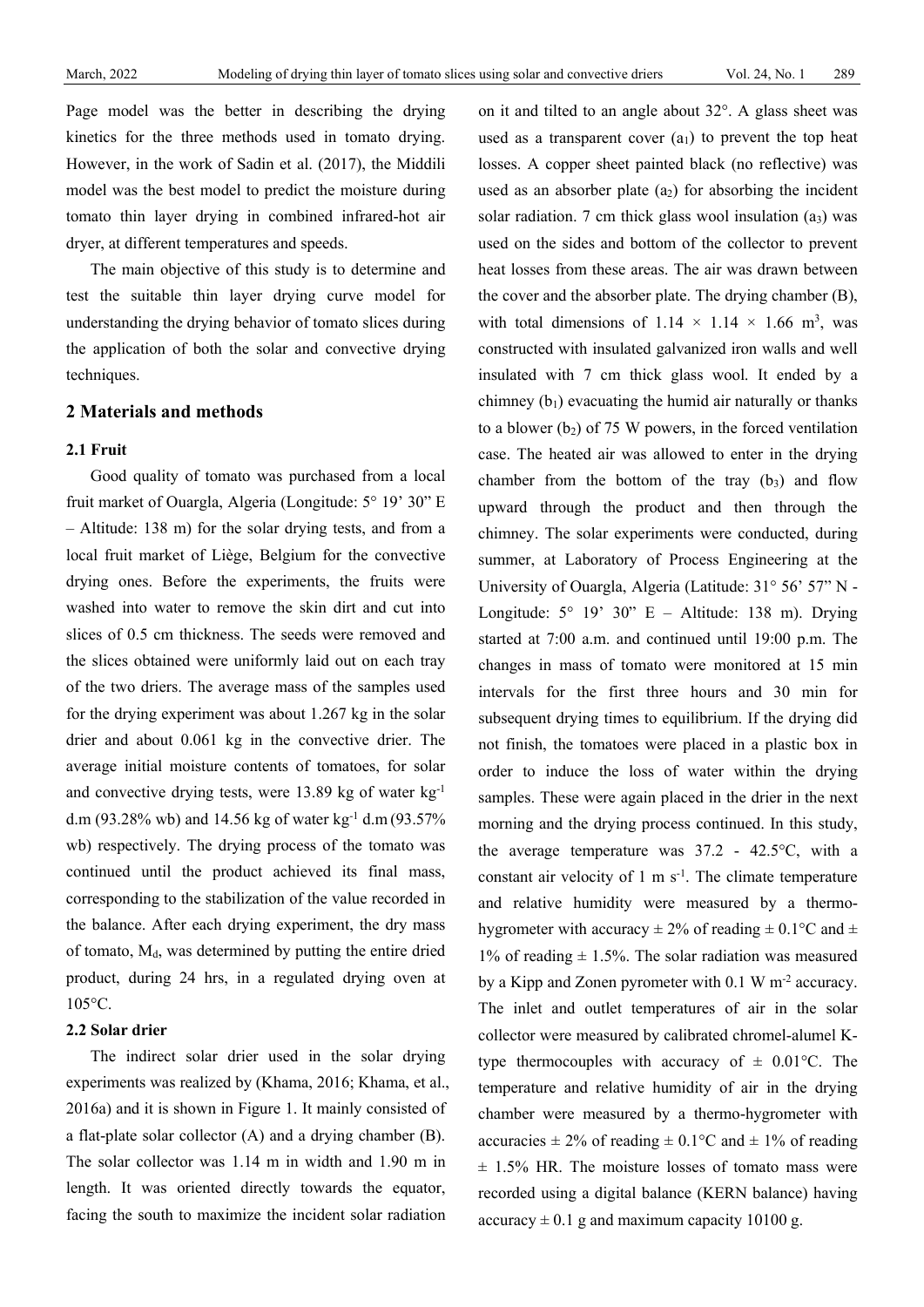#### **2.3 Convective drier**

The convective experiments were conducted at Dept of Chemical Engineering at the University of Liège, Belgium (Longitude:  $5^{\circ}$  34' 02" E – Altitude: 66 m). These experiments were carried out in a discontinuous pilot-scale drier (Figure 2) reproducing most of the operating conditions prevailing in a full-scale continuous belt drier (Léonard et al., 2008; Huron et al., 2009; Li et al., 2014). A fan (a) sucks ambient air that is heated up to the required temperature by a set of electrical resistances (b). If needed, air is humidified just after heating by adding vapor produced by a vapor generator. Hot air flows through the bed of tomato (c), which lies on a perforated grid (d) linked to scales (e). Three operating parameters may be controlled: the temperature, the superficial velocity and the humidity of the air.



Figure 1 Solar drier



Figure 2 Convective drier (Li et al., 2014)

In this study, the temperature was controlled between  $30^{\circ}$ C-70 $^{\circ}$ C, with a constant air velocity of 1 m s<sup>-</sup>

<sup>1</sup>. No additional air humidification was carried out. At the adopted drying temperature, the daily variations of the ambient air humidity can be considered as negligible. The sample was continuously weighed during the drying test and its mass was recorded every 5 s.

#### **2.4 Mathematical modeling of the drying curves**

The water content on a dry basis,  $X(t)$  in kg water kg<sup>-1</sup> dry matter, can be defined using Equation 1 (Zhu and Jiang, 2014).

$$
X(t) = \frac{M_h(t) - M_d}{M_d} \tag{1}
$$

Where:  $M_h(t)$  is the instantaneous wet mass in kg and  $M_d$  is the dry mass in kg.

As reported by (Dadali et al., 2007; Evin, 2012), the drying rate, DR in  $kg_{water}$ .  $kg_{dry matter}^{-1}$  s<sup>-1</sup>, during the drying process can be determined using Equation 2.

$$
DR = \frac{X(t) - X(t + \Delta t)}{\Delta t}
$$
 (2)

Where :  $X(t)$  and  $X(t+\Delta t)$  in kg water kg<sup>-1</sup> dry matter, are the moisture content at the moments t and  $(t+\Delta t)$ , respectively; *∆t* is the step of time in s.

The product moisture ratio, *XR*, at one moment *t*, can be calculated using Equation 3 (Dadali et al., 2007; Doymaz, 2007).

$$
XR = \frac{X(t)}{X_0}
$$
 (3)

Where :  $X(t)$  and  $X_0$  in kg of water kg<sup>-1</sup> dry matter are, respectively, the instantaneous water content and the initial water content.

For the mathematical modeling, the thin layer fifteen drying models in Table 1 (Khama, 2016) are tested to select the best model for describing the drying curve equation of tomato slices during two drying processes: the indirect solar drying and the convective drying. The drying data are fitted to the models using the Curve Expert software. The correlation coefficient (r) and the standard error (s) are used as the criteria for the accuracy of the fit. Indeed, the drying model with the highest (r) and the smallest (s) is chosen as the best model describing the thin layer drying of tomato slices. In this study, the relationship of the parameters of the best suitable model with the drying air temperature is also determined and the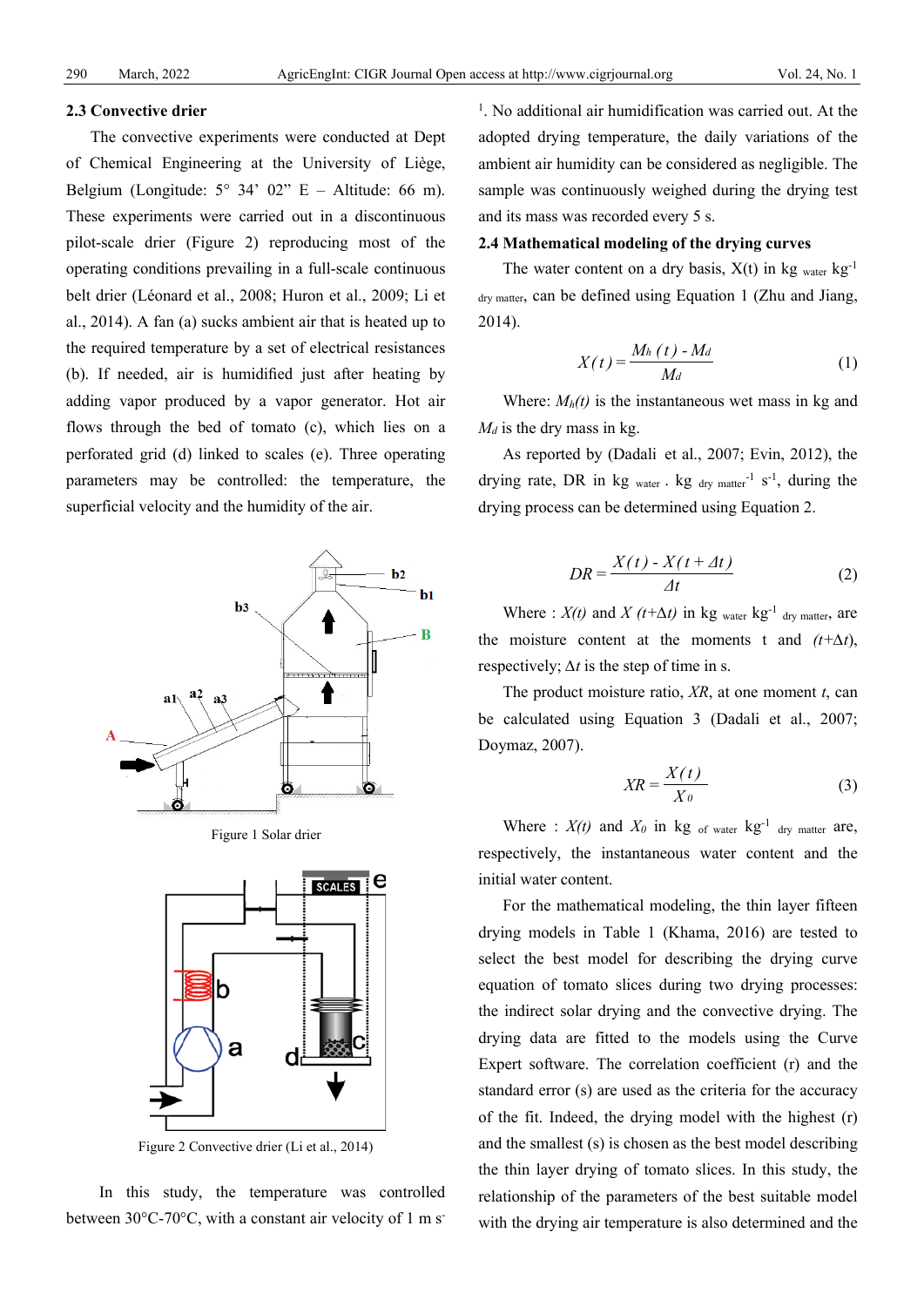#### effect of the temperature on the equation parameters is investigated.

**Table 1 Mathematical models applied to the drying curves**

| $N^{\circ}$ | Model equation                                 | Model name                                  | References               |
|-------------|------------------------------------------------|---------------------------------------------|--------------------------|
|             |                                                |                                             |                          |
|             | $MR = exp(-kt)$                                | Newton                                      | (Akpinar, et al., 2003a) |
|             | $MR = exp(-kt^n)$                              | Page                                        | (Babalis et al., 2006)   |
| 3           | $MR = exp(-(kt)^n)$                            | Modified Page                               | (Koua et al., 2009)      |
|             | $MR = a \exp(-kt)$                             | Henderson and Pabis                         | (Akpinar, et al., 2003b) |
| 5           | $MR = a \exp(-kt) + c$                         | Logarithmic                                 | (Togrul et al., 2003)    |
| 6           | $MR = a \exp(-k_0t) + b \exp(-k_1t)$           | Two term                                    | (Akpinar, et al., 2003b) |
|             | $MR = a \exp(-kt) + (1-a) \exp(-kat)$          | Two-term exponential                        | (Evin, 2012)             |
| 8           | $MR = 1 + at + bt^2$                           | Wang and Singh                              | (Koua et al., 2009)      |
| 9           | $MR = a \exp(-kt) + (1-a) \exp(-kt)$           | Diffusion approach                          | (Sacilik et al., 2006)   |
| 10          | $MR = a \exp(-kt) + b \exp(-gt) + c \exp(-ht)$ | Modified Henderson and Pabis                | (Togrul et al., 2003)    |
| 11          | $MR = a \exp(-kt) + (1-a) \exp(-gt)$           | Verma et al.                                | (Evin, 2012)             |
| 12          | $MR = a \exp(-kt^n) + bt$                      | Midilli-Kucuk                               | (Sacilik et al., 2006)   |
| 13          | $MR = exp(-(t/\beta)^{\alpha})$                | Weibull                                     | (Koua et al., 2009)      |
| 14          | $MR = exp(-k(t/L^2)^n)$                        | Modified Page equation-II                   | (Evin, 2012)             |
| 15          | $MR = a \exp(-c(t/L^2))$                       | Simplified Fick's diffusion equation (SFFD) | (Togrul et al., 2003)    |

## **3 Results and discussion**

## **3.1 Solar drying curves**



Figure 3 Influence of the temperature on tomato slices moisture ratio during solar drying

Figure 3 shows the drying curves  $X/X_0 = f(t)$ , obtained for the three investigated average temperatures of 37.2 °C, 39.9 °C and 42.5°C. They express the evolution of the dimensionless moisture of the tomato slices according to time. The effect of the temperature on the kinetics is very clear, as found by several researchers as in (Dadali et al., 2007; Doymaz, 2007), indeed the drying time is shorter with increasing this operating condition. The drying time of the tomato, at 37.2°C, is 54 000 s (15 hrs) whereas it is 46 800 s (13 hrs) at 39.9°C and 43 200 s (12 hrs) at 42.5°C.

The solar drying rate versus moisture content curves of tomato slices at the obtained average temperatures is shown in Figure 4. The effect of the temperature can also be clearly observed, especially between 39.9°C and 42.5°C, with higher drying rates throughout the drying process. The drying rate is higher at drying air temperature of 42.5°C for the first 16 200 s (4.5 hrs) with values significantly exceeded the values of the other rates. At this moment, the drying rate is about  $7.34 \times 10^{-4}$  kg water  $\text{kg}$  <sub>dry matter</sub><sup>-1</sup> s<sup>-1</sup>, 6.33×10<sup>-4</sup> kg <sub>water</sub>. kg <sub>dry matter</sub><sup>-1</sup> s<sup>-1</sup> and  $3.70\times10^{-4}$  kg water . kg dry matter<sup>-1</sup> s<sup>-1</sup> at 42.5°C, 39.9°C and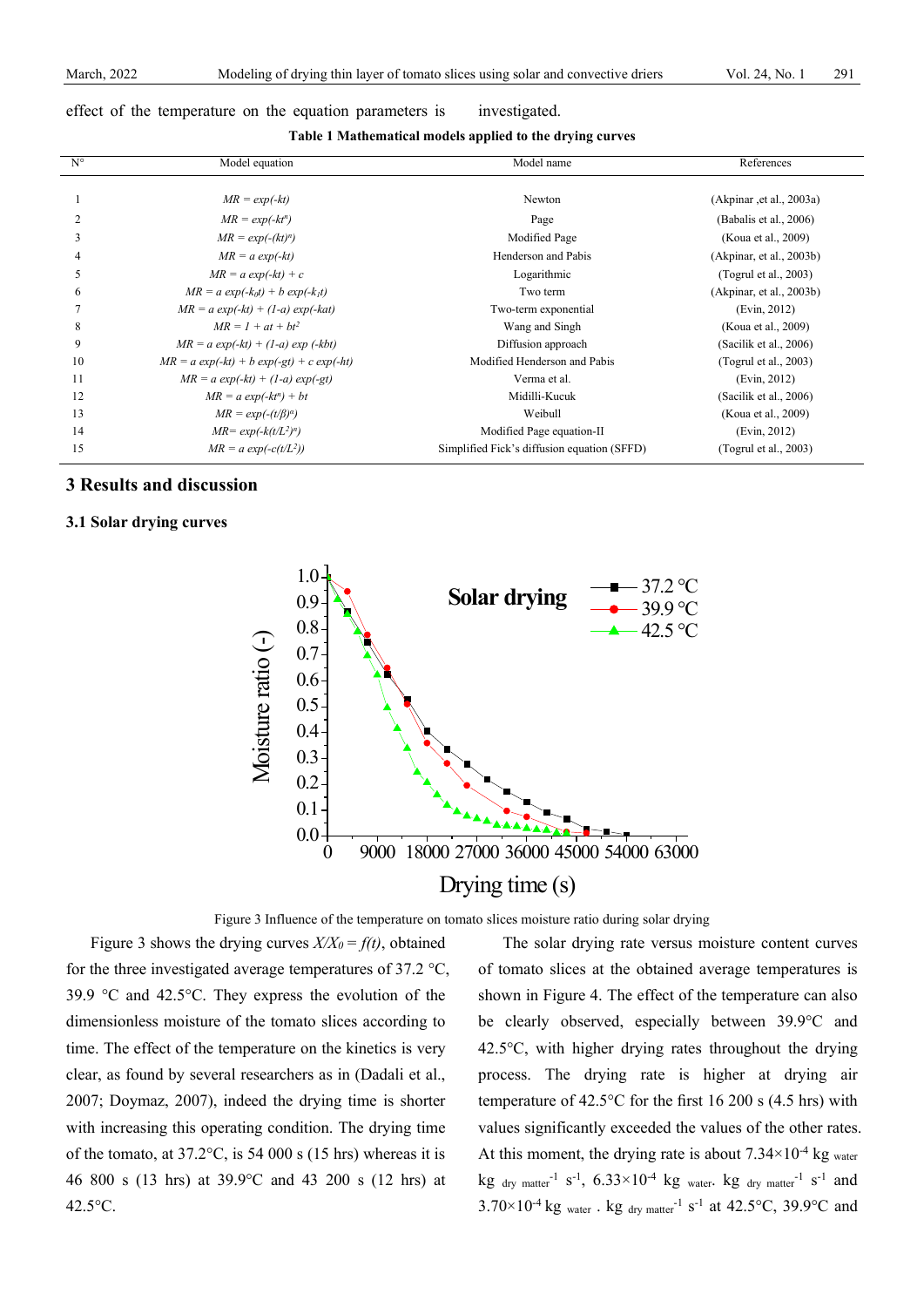37.2°C, respectively. The drying process takes place in the falling rate period. The drying rate decreases continuously with the moisture content and with the drying time.



Figure 4 Influence of tomato slices moisture content on drying rate during solar drying

#### **3.2 Convective drying curves**

Figure 5 shows the drying curves  $X/X_0 = f(t)$ , obtained for the five investigated temperatures of 30°C, 40°C, 50°C, 60°C and 70°C. They express the evolution of the dimensionless moisture of the tomato slices according to time. The effect of the temperature on the kinetics is very clear, as found by several researchers; indeed the drying time is shorter by increasing this parameter. However, the total drying times required to reach the final moisture content are about 36 000 s (10 hrs), 14 400 s (4 hrs), 10 800 s (3 hrs), 9 000 s (2.5 hrs) and 5 400 s (1.5 hrs) at 30°C, 40°C, 50°C, 60°C and 70°C, respectively. So the influence of the temperature on the drying duration is very important. For example, the drying time (at  $30^{\circ}$ C)  $\approx$ 2.5 × drying time (at 40°C)  $\approx$  3.34 × drying time (at 50°C)  $\approx$  4 × drying time (at 60°C)  $\approx$  6.67 × drying time (at 70°C).



Figure 5 Influence of tomato slices temperature on moisture ratio during convective drying

The convective drying rate versus the moisture content curves of tomato slices at a range of 30°C-70°C is shown in Figure 6. The effect of the temperature can also be clearly observed with higher drying rates throughout the drying process. The drying rate is almost higher at the drying air temperature of 60 and 70°C during all the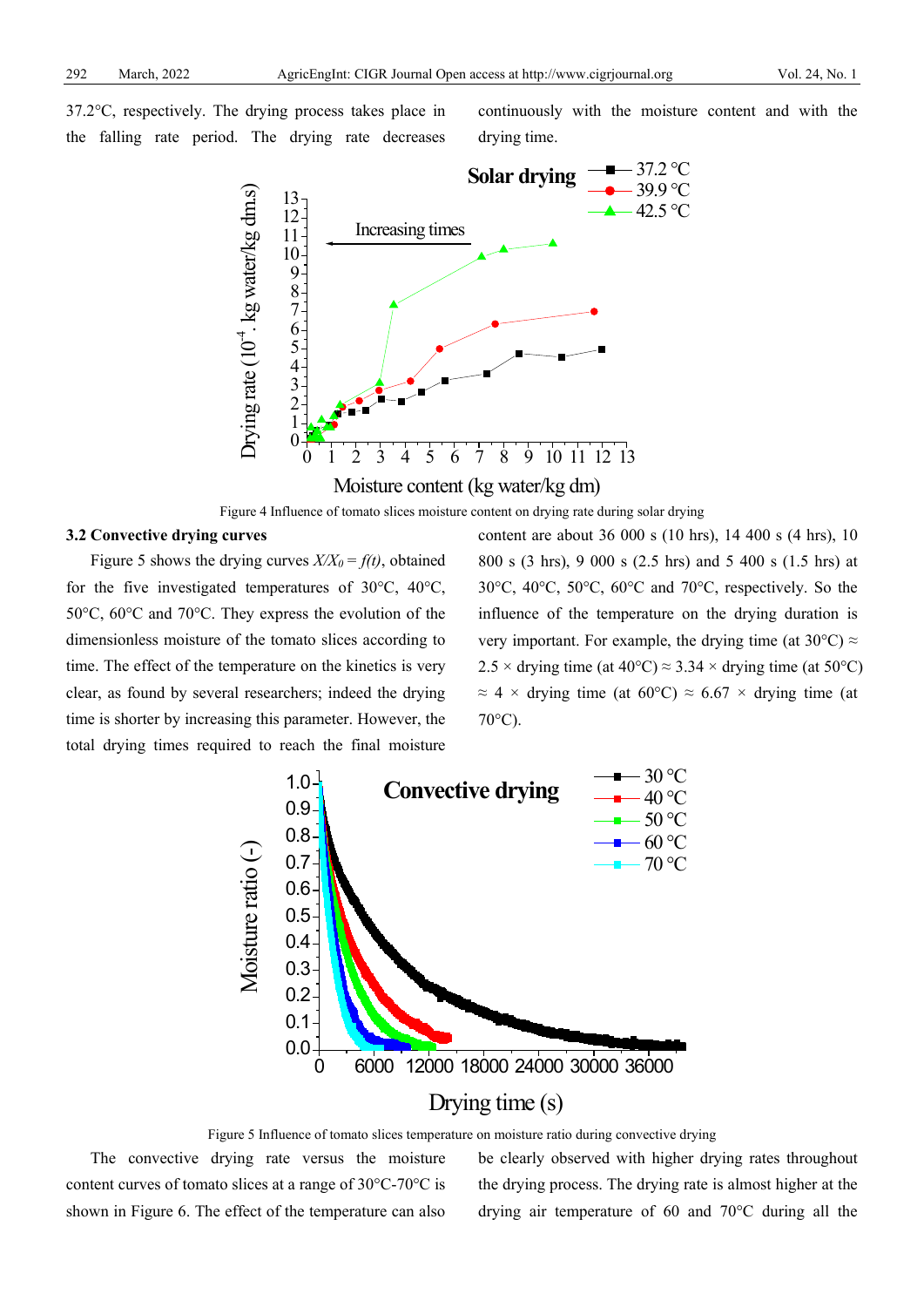drying process. Indeed, the curves obtained at 60°C and 70°C are not very distant one of the other one. The curves obtained at 30°C and 40°C are also very close and show the lowest rate. As in the solar drying case, the entire drying process of tomato slices takes place in a falling rate period only.



Figure 6 Influence of tomato slices moisture content on drying rate during convective drying.

## **3.3 Modeling results**

The results of the statistical analyses for the drying data models expressing the changes in the moisture ratios are presented in Table 2 for the solar drying and in Table 3 for the convective drying. It is assumed that the model,

which has the highest (r) and the lowest (s) is the bestsuited one. Consequently, the Midilli-Kucuk model is selected to represent the thin layer drying behavior of tomato slices for both the solar and convective drying.

|  |  | Table 2 Results of statistical analyses on the modeling of the solar drying of tomato |
|--|--|---------------------------------------------------------------------------------------|
|  |  |                                                                                       |

| Model          | Temperature      | Model constants                                                      | $\overline{R}$ | S        |
|----------------|------------------|----------------------------------------------------------------------|----------------|----------|
|                | $37.2$ °C        | $k = 0.17472$                                                        | 0.994545       | 0.032541 |
| 1              | 39.9°C           | $k = 0.20130$                                                        | 0.981889       | 0.067584 |
|                | $42.5^{\circ}$ C | $k = 0.27775$                                                        | 0.980752       | 0.063916 |
|                | $37.2$ °C        | $k = 0.11962$<br>$n = 1.20140$                                       | 0.999499       | 0.010225 |
| 2              | $39.9^{\circ}$ C | $k = 0.08066$<br>$n = 1.54267$                                       | 0.999550       | 0.011074 |
|                | $42.5^{\circ}$ C | $k = 0.13130$<br>$n = 1.52304$                                       | 0.998765       | 0.016598 |
|                | $37.2$ °C        | $k = 0.17076$<br>$n = 1.20140$                                       | 0.999499       | 0.010225 |
| $\mathfrak{Z}$ | $39.9^{\circ}$ C | $k = 0.19556$<br>$n = 1.54267$                                       | 0.999550       | 0.011074 |
|                | $42.5^{\circ}$ C | $k = 0.26368$<br>$n = 1.52304$                                       | 0.998765       | 0.016598 |
|                | $37.2$ °C        | $a = 1.04834$<br>$k = 0.18314$                                       | 0.996119       | 0.028421 |
| 4              | 39.9°C           | $a = 1.11343$<br>$k = 0.22262$                                       | 0.988102       | 0.056790 |
|                | $42.5^{\circ}$ C | $a = 1.11520$<br>$k = 0.30627$                                       | 0.986779       | 0.054146 |
|                | $37.2$ °C        | $a = 1.13271$<br>$k = 0.14286$<br>$c = -0.11331$                     | 0.999293       | 0.012600 |
| 5              | $39.9^{\circ}$ C | $a = 1.17215$<br>$k = 0.18288$<br>$c = -0.08494$                     | 0.992657       | 0.046352 |
|                | $42.5^{\circ}$ C | $a = 1.16309$<br>$k = 0.25434$<br>$c = -0.07639$                     | 0.990774       | 0.046252 |
|                | $37.2$ °C        | $a = 0.51641$<br>$k_0$ = 0.18313<br>$b = 0.53192$ $k_1 = 0.18313$    | 0.996119       | 0.030698 |
| 6              | $39.9^{\circ}$ C | $a = 0.50225$<br>$k_0$ = 0.22258<br>$b = 0.61108$<br>$k_1 = 0.22258$ | 0.988102       | 0.061340 |
|                | $42.5^{\circ}$ C | $a = 0.55207$<br>$k_0$ = 0.30627<br>$b = 0.56312$<br>$k_1 = 0.30626$ | 0.986779       | 0.056553 |
|                | $37.2$ °C        | $a = 1.74176$<br>$k = 0.23783$                                       | 0.999459       | 0.010620 |
| $\overline{7}$ | $39.9^{\circ}$ C | $a = 2.07024$<br>$k = 0.32715$                                       | 0.999351       | 0.013297 |
|                | $42.5^{\circ}$ C | $a=2.02525$<br>$k = 0.43220$                                         | 0.997992       | 0.021159 |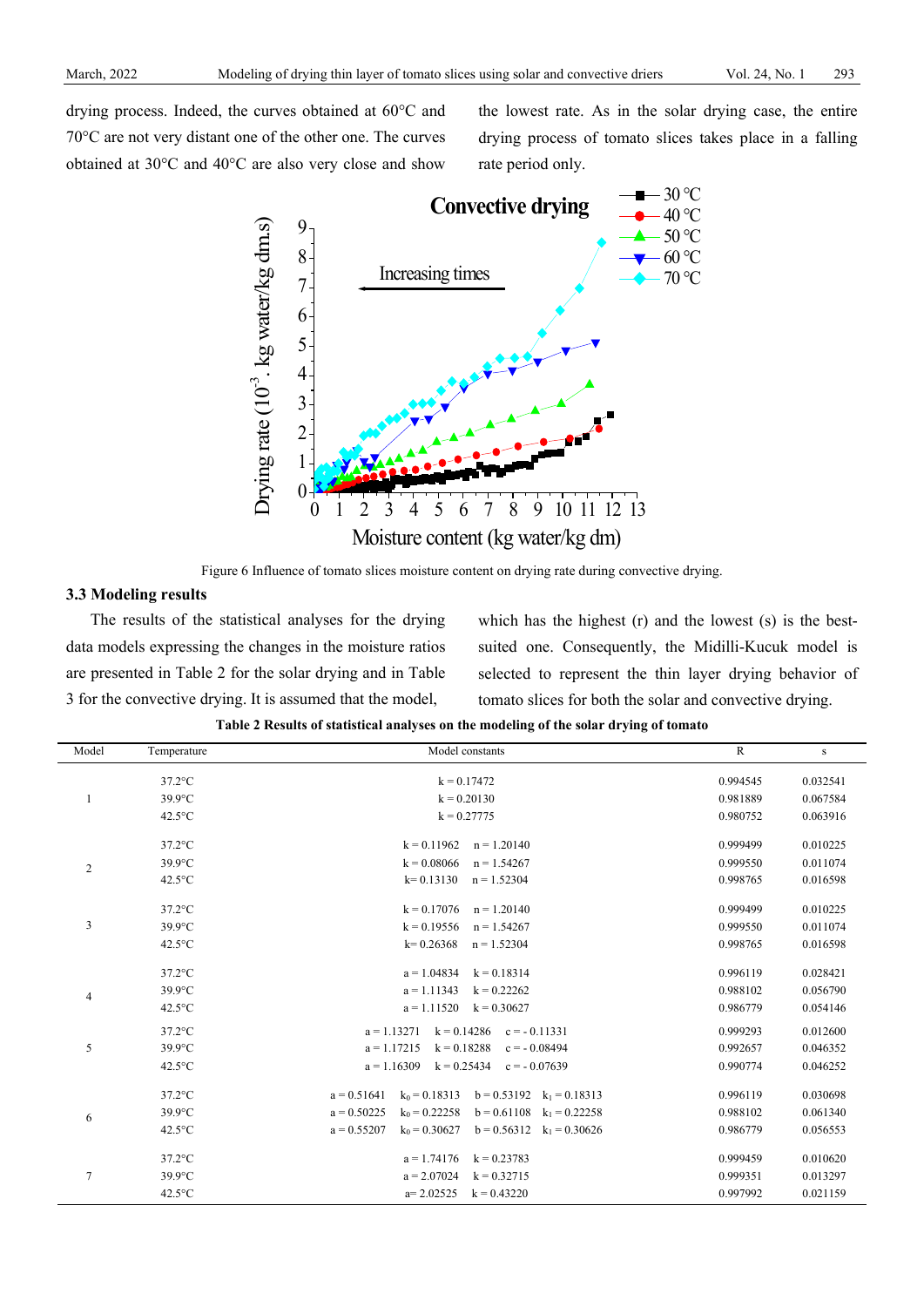| 294 | March, 2022      | AgricEngInt: CIGR Journal Open access at http://www.cigrjournal.org                   |          | Vol. 24, No. 1 |
|-----|------------------|---------------------------------------------------------------------------------------|----------|----------------|
|     |                  |                                                                                       |          |                |
|     | $37.2$ °C        | $a = -0.13192$ $b = 0.00458$                                                          | 0.999073 | 0.013901       |
| 8   | 39.9°C           | $a = -0.14585$ $b = 0.00525$                                                          | 0.995085 | 0.036563       |
|     | $42.5^{\circ}$ C | $a=-0.19908$ $b=0.00987$                                                              | 0.994020 | 0.036481       |
|     | $37.2$ °C        | $a = 1.00000$<br>$k = 0.17472$ $b = 1.00000$                                          | 0.994545 | 0.034955       |
| 9   | 39.9°C           | $a = 1.00000$<br>$k = 0.20130$ $b = 1.00000$                                          | 0.981889 | 0.072596       |
|     | $42.5^{\circ}$ C | $a = 1.00000$ $k = 0.27775$ $b = 1.00000$                                             | 0.980752 | 0.066637       |
|     | $37.2$ °C        | $a = -2.62777$ $k = 0.32966$ $b = 1.81202$ $g = 0.26998$<br>$c = 1.81204$ h = 0.26792 | 0.999540 | 0.011587       |
| 10  | 39.9°C           | $a = -23.34267$ k = 0.44596 b = 12.17085 g = 0.42687                                  | 0.999575 | 0.012739       |
|     | $42.5^{\circ}$ C | $c = 12.17100$ h = 0.42667<br>$a = 81.41934$ k = 0.43996 b = 81.42307 g = 0.43936     | 0.992968 | 0.043325       |
|     |                  | $c = -161.79190$ h = 0.44116                                                          |          |                |
|     | $37.2$ °C        | $a = 13.60420$ $k = 0.28731$ $g = 0.30119$                                            | 0.999545 | 0.010113       |
| 11  | 39.9°C           | $a = 21.89540$ k = 0.42555 g = 0.44689                                                | 0.999575 | 0.011177       |
|     | $42.5^{\circ}$ C | $a = 28.36414$ $k = 0.56263$ $g = 0.58304$                                            | 0.998448 | 0.019009       |
|     | $37.2$ °C        | $a = 0.99912$ $k = 0.12570$ $n = 1.14592$ $b = -0.00205$                              | 0.999743 | 0.007905       |
| 12  | 39.9°C           | $a = 1.00861$ $k = 0.08325$ $n = 1.53458$ $b = 0.00032$                               | 0.999614 | 0.011078       |
|     | $42.5^{\circ}$ C | $a = 0.97427$ $k = 0.10987$ $n = 1.65198$ $b = 0.00167$                               | 0.999270 | 0.013331       |
|     | $37.2$ °C        | $\beta = 5.85606$ $\alpha = 1.20140$                                                  | 0.999499 | 0.010225       |
| 13  | $39.9^{\circ}$ C | $\beta = 5.11357$ $\alpha = 1.54267$                                                  | 0.999550 | 0.011074       |
|     | $42.5^{\circ}$ C | $\beta = 3.79250$ $\alpha = 1.52304$                                                  | 0.998765 | 0.016598       |
|     | $37.2$ °C        | $k = 0.20594$ $L = 1.25369$ $n = 1.20139$                                             | 0.999499 | 0.010611       |
| 14  | $39.9^{\circ}$ C | $k = 2.62856$ $L = 3.09313$ $n = 1.54267$                                             | 0.999550 | 0.011492       |
|     | $42.5^{\circ}$ C | $k = 0.99080$ $L = 1.94153$ $n = 1.52304$                                             | 0.998765 | 0.016955       |
|     | $37.2$ °C        | $a = 1.04834$ $c = 21.79576$ $L = 10.90927$                                           | 0.996119 | 0.029494       |
| 15  | $39.9^{\circ}$ C | $a = 1.11343$ $c = 29.42405$ $L = 11.49667$                                           | 0.988102 | 0.058934       |
|     | $42.5^{\circ}$ C | $a = 1.11520$<br>$c = 49.82687$ L = 12.75502                                          | 0.986779 | 0.055310       |

| Table 3 Results of statistical analyses on the modeling of the convective drying of tomato |  |
|--------------------------------------------------------------------------------------------|--|
|--------------------------------------------------------------------------------------------|--|

| Model          | Temperature    | Model constants                               | ${\bf R}$ | ${\bf S}$ |
|----------------|----------------|-----------------------------------------------|-----------|-----------|
|                |                |                                               |           |           |
|                | $30^{\circ}$ C | $k = 0.44313$                                 | 0.986680  | 0.035708  |
|                | $40^{\circ}$ C | $k = 0.89583$                                 | 0.990050  | 0.032107  |
| $\mathbf{1}$   | $50^{\circ}$ C | $k = 1.24413$                                 | 0.998101  | 0.014934  |
|                | $60^{\circ}$ C | $k = 1.90811$                                 | 0.999045  | 0.010849  |
|                | $70^{\circ}$ C | $k = 2.44690$                                 | 0.997365  | 0.017783  |
|                | $30^{\circ}$ C | $k = 0.55242$ $n = 0.79396$                   | 0.998904  | 0.010276  |
|                | $40^{\circ}$ C | $k = 0.94933$<br>$n = 0.82295$                | 0.999111  | 0.009619  |
| $\overline{c}$ | $50^{\circ}$ C | $k = 1.24630$<br>$n = 0.93650$                | 0.998912  | 0.011308  |
|                | $60^{\circ}$ C | $k = 1.94755$ $n = 1.04814$                   | 0.999369  | 0.008824  |
|                | $70^{\circ}$ C | $k = 2.37591$ $n = 0.96251$                   | 0.997684  | 0.016686  |
|                | $30^{\circ}$ C | $k = 0.01028$ $n = 0.79396$                   | 0.998904  | 0.010276  |
|                | $40^{\circ}$ C | $k = 0.93877$<br>$n = 0.82295$                | 0.999111  | 0.009619  |
| 3              | $50^{\circ}$ C | $k = 1.26505$<br>$n = 0.93650$                | 0.998912  | 0.011308  |
|                | $60^{\circ}$ C | $k = 1.88882$ $n = 1.04814$                   | 0.999369  | 0.008824  |
|                | $70^{\circ}$ C | $k = 2.45735$ $n = 0.96251$                   | 0.997684  | 0.016686  |
|                | $30^{\circ}$ C | $a = 0.86583$ $k = 0.37944$                   | 0.997720  | 0.014817  |
|                | $40^{\circ}$ C | $a = 0.89305$<br>$k = 0.79289$                | 0.998036  | 0.014294  |
| 4              | $50^{\circ}$ C | $a = 0.94746$<br>$k = 1.17795$                | 0.999513  | 0.007565  |
|                | $60^{\circ}$ C | $a = 1.01088$ $k = 1.92849$                   | 0.999093  | 0.010577  |
|                | $70^{\circ}$ C | $a = 0.96407$ $k = 2.35006$                   | 0.998426  | 0.013758  |
|                | $30^{\circ}$ C | $a = 0.86249$ $k = 0.40641$ $c = 0.01678$     | 0.998142  | 0.013376  |
|                | $40^{\circ}$ C | $a = 0.88536$ $k = 0.85443$<br>$c = 0.02108$  | 0.998400  | 0.012908  |
| 5              | $50^{\circ}$ C | $a = 0.95012$ $k = 1.13733$<br>$c = -0.00980$ | 0.999643  | 0.006477  |
|                | $60^{\circ}$ C | $a = 1.01143$ $k = 1.90630$<br>$c = -0.00322$ | 0.999117  | 0.010441  |
|                | $70^{\circ}$ C | $a = 1.00928$ $k = 2.00521$ $c = -0.06623$    | 0.999308  | 0.009133  |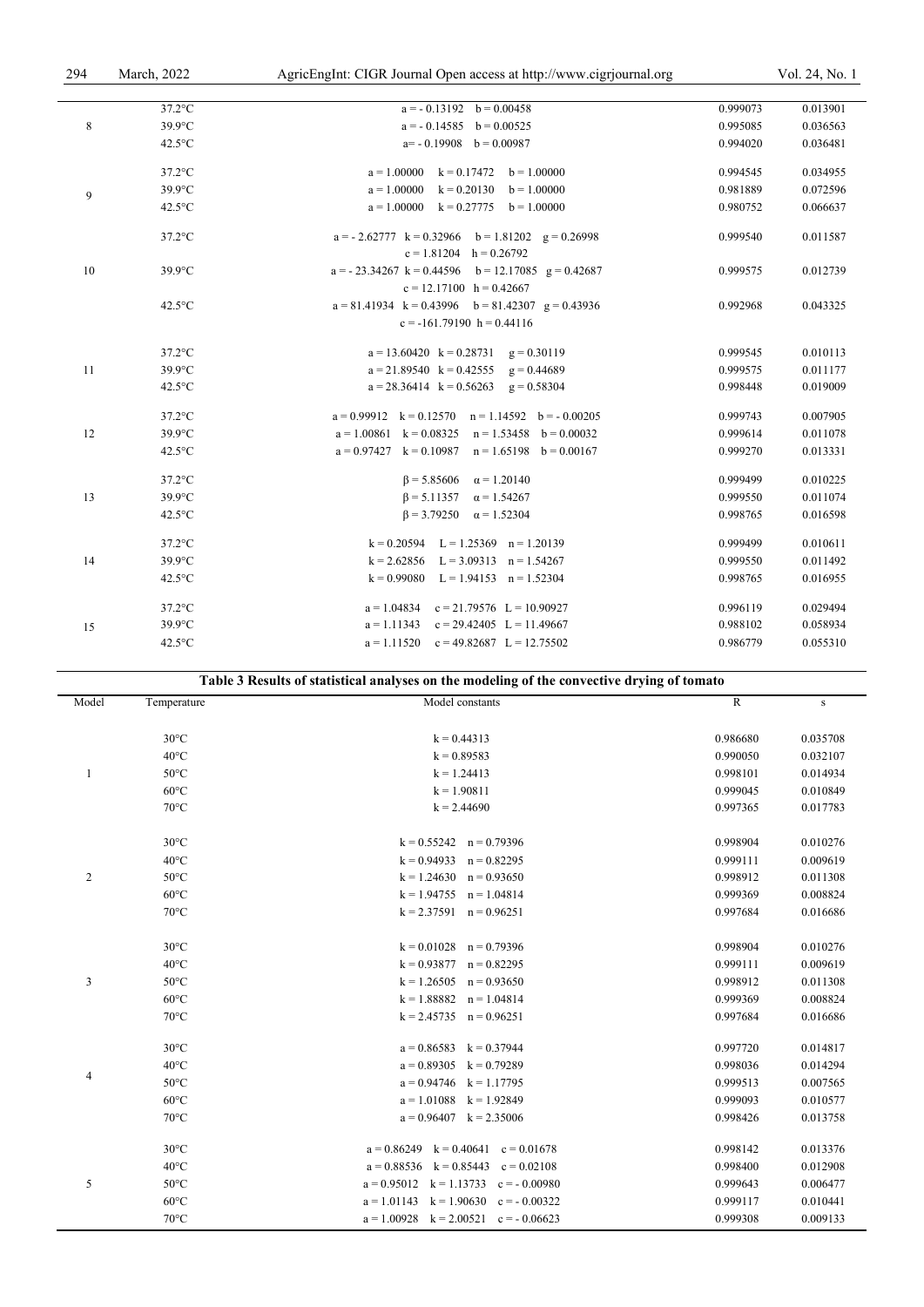|                | $30^{\circ}$ C                   | $a = 0.17690$ $k_0 = 3.37705$ $b = 0.80169$ $k_1 = 0.35343$                            | 0.999710             | 0.005286             |
|----------------|----------------------------------|----------------------------------------------------------------------------------------|----------------------|----------------------|
|                | $40^{\circ}$ C                   | $a = 0.15724$ $k_0 = 7.01379$ $b = 0.83474$ $k_1 = 0.74402$                            | 0.999782             | 0.004765             |
|                | $50^{\circ}$ C                   | $a = 0.40083$ $k_0 = 1.17796$ $b = 0.54663$ $k_1 = 1.17795$                            | 0.999513             | 0.007568             |
| 6              |                                  |                                                                                        |                      |                      |
|                | $60^{\circ}$ C                   | $a = 8.78071$ $k_0 = 1.55872$ $b = -7.77930$ $k_1 = 1.51997$                           | 0.999248             | 0.009637             |
|                | $70^{\circ}$ C                   | $a = 0.95312$ $k_0 = 2.17266$ $b = -0.00632$ $k_1 = -1.93852$                          | 0.999349             | 0.008862             |
|                | $30^{\circ}$ C                   | $a = 0.18701$ $k = 1.95629$                                                            | 0.997940             | 0.014082             |
|                | $40^{\circ}$ C                   | $a = 0.16708$ $k = 4.49860$                                                            | 0.999174             | 0.009274             |
| $\tau$         | $50^{\circ}$ C                   | $a = 0.60974$ $k = 1.53059$                                                            | 0.998329             | 0.014013             |
|                | $60^{\circ}$ C                   | $a = 1.00107$ $k = 1.00101$                                                            | 0.745868             | 0.165469             |
|                | $70^{\circ}$ C                   | $a = 0.86490$ $k = 2.49607$                                                            | 0.997366             | 0.017793             |
|                |                                  |                                                                                        |                      |                      |
|                | $30^{\circ}$ C                   | $a = -0.28050$ $b = 0.01962$                                                           | 0.916961             | 0.087586             |
|                | $40^{\circ}$ C                   | $a = -0.64257$ $b = 0.10839$                                                           | 0.955199             | 0.067540             |
| $\,$ 8 $\,$    | $50^{\circ}$ C                   | $a = -0.80536$ $b = 0.16020$                                                           | 0.962437             | 0.065839             |
|                | $60^{\circ}$ C                   | $a = -1.13731$ $b = 0.30745$                                                           | 0.955843             | 0.073004             |
|                | $70^{\circ}$ C                   | $a = -1.96371$ $b = 1.08306$                                                           | 0.990701             | 0.033376             |
|                | $30^{\circ}$ C                   | $a = 1.00000$ $k = 0.44313$ $b = 1.00000$                                              | 0.986680             | 0.035713             |
|                | $40^{\circ}$ C                   | $a = 1.00000$ $k = 0.89583$ $b = 1.00000$                                              | 0.990050             | 0.032118             |
| $\overline{9}$ | $50^{\circ}$ C                   | $a = 1.00000$ $k = 1.24413$ $b = 1.00000$                                              | 0.998101             | 0.014940             |
|                | $60^{\circ}$ C                   |                                                                                        |                      |                      |
|                | $70^{\circ}$ C                   | $a = 1.00000$ $k = 1.90811$ $b = 1.00000$<br>$a = 1.00000$ $k = 2.44690$ $b = 1.00000$ | 0.999045<br>0.997365 | 0.010854<br>0.017808 |
|                |                                  |                                                                                        |                      |                      |
|                | $30^{\circ}$ C                   | $a = -0.36832$ $k = 0.37944$ $b = -0.36832$ $g = 0.37944$<br>$c = 1.60248$ h = 0.37944 |                      |                      |
|                |                                  | $a = -0.16683$ $k = 0.79288$ $b = -0.16683$<br>$g = 0.79288$                           |                      |                      |
|                | $40^{\circ}$ C                   | $c = 1.22671$ h = 0.79289                                                              | 0.997720             | 0.014821             |
|                |                                  | $a = 0.32197$ $k = 1.17796$ $b = 0.32197$<br>$g = 1.17796$                             |                      |                      |
|                | $50^{\circ}$ C                   | $c = 0.30351$ h = 1.17794                                                              | 0.998036             | 0.014304             |
|                |                                  | $a = -0.77763$ $k = 1.45132$ $b = -0.77762$<br>$g = 1.45718$                           |                      |                      |
| 10             | $60^{\circ}$ C                   | $c = 2.55677$ h = 1.61345                                                              | 0.999513             | 0.007571             |
|                |                                  | $a = 0.48414$ $k = 2.35860$ $b = 0.48660$<br>$g = 2.37191$                             |                      |                      |
|                | $70^{\circ}$ C                   | $c = -0.01374$ h = 15.47945                                                            | 0.999246             | 0.009653             |
|                |                                  |                                                                                        |                      |                      |
|                |                                  |                                                                                        |                      |                      |
|                |                                  |                                                                                        | 0.998440             | 0.013736             |
| Model          | Temperature                      | Model constants                                                                        | $\mathbb{R}$         | ${\bf S}$            |
|                | $30^{\circ}$ C                   | $a = 0.80745$ $k = 0.35537$ $g = 4.07607$                                              | 0.999685             | 0.005514             |
|                | $40^{\circ}$ C                   | $a = 0.83673$ $k = 0.74536$ $g = 7.55611$                                              | 0.999777             | 0.004816             |
| 11             | $50^{\circ}$ C                   | $a = 0.06070$ $k = 34.82979$ $g = 1.16814$                                             | 0.999637             | 0.006531             |
|                | $60^{\circ}\mathrm{C}$           | $a = 8.49200$ $k = 1.55279$ $g = 1.51232$                                              | 0.999247             | 0.009638             |
|                | $70^{\circ}$ C                   | $a = 0.04076$ $k = 85.54204$ $g = 2.33740$                                             | 0.998502             | 0.013433             |
|                |                                  |                                                                                        |                      |                      |
|                | $30^{\circ}$ C                   | $a = 0.97365$ $k = 0.52754$ $n = 0.77694$ $b = -0.00263$                               | 0.999704             | 0.005340             |
|                | $40^{\circ}$ C                   | $a = 0.99403$ $k = 0.90511$ $n = 0.77334$<br>$b = -0.00971$                            | 0.999776             | 0.004832             |
| 12             | $50^{\circ}$ C                   | $a = 0.95314$ $k = 1.15994$ $n = 0.96891$<br>$b = -0.00421$                            | 0.999672             | 0.006216             |
|                | $60^{\circ}$ C                   | $a = 0.96057$ $k = 1.96300$ $n = 1.13069$<br>$b = 0.00382$                             | 0.999661             | 0.006476             |
|                | $70^{\circ}$ C                   | $a = 0.98062$ $k = 1.83881$ $n = 0.86453$<br>$b = -0.09656$                            | 0.999604             | 0.006913             |
|                | $30^{\circ}$ C                   | $\beta = 2.11160$ $\alpha = 0.79396$                                                   | 0.998904             | 0.010276             |
|                |                                  |                                                                                        |                      |                      |
|                | $40^{\circ}$ C                   | $\beta = 1.06522$ $\alpha = 0.82295$                                                   | 0.999111             | 0.009619             |
| 13             | $50^{\circ}$ C                   | $\beta = 0.79048$ $\alpha = 0.93650$                                                   | 0.998912             | 0.011308             |
|                | $60^{\circ}$ C                   | $\beta = 0.52943$ $\alpha = 1.04814$                                                   | 0.999369             | 0.008824             |
|                | $70^{\circ}$ C                   | $\beta = 0.40694$ $\alpha = 0.96251$                                                   | 0.997684             | 0.016686             |
|                | $30^{\circ}$ C                   | $k = 0.63081$ $L = 1.08715$ $n = 0.79396$                                              | 0.998904             | 0.010276             |
|                | $40^{\circ}$ C                   | $k = 0.57213$ $L = 0.73516$ $n = 0.82295$                                              | 0.999111             | 0.009621             |
| 14             | $50^{\circ}$ C                   | $k = 0.93899$ $L = 0.85970$ $n = 0.93650$                                              | 0.998912             | 0.011311             |
|                | $60^{\circ}$ C                   | $k = 6.12545$ $L = 1.72741$ $n = 1.04814$                                              | 0.999369             | 0.008826             |
|                | $70^{\circ}$ C                   | $k = 1.00776$ $L = 0.64049$ $n = 0.96251$                                              | 0.997684             | 0.016697             |
|                |                                  |                                                                                        |                      |                      |
|                | $30^{\circ}$ C                   | $a = 0.86583$ $c = 130.16227$ L = 18.52130                                             | 0.997720             | 0.014818             |
|                | $40^{\circ}$ C                   | $a = 0.89305$ $c = 5.68543$ $L = 2.67777$                                              | 0.998036             | 0.014296             |
| 15             | $50^{\circ}$ C                   | $a = 0.94746$ $c = 0.65789$ $L = 0.74733$                                              | 0.999513             | 0.007566             |
|                | $60^{\circ}$ C<br>$70^{\circ}$ C | $a = 1.01088$ $c = 3.96404$ $L = 1.43371$<br>$a = 0.96407$ $c = 4.04537$ $L = 1.31202$ | 0.999093<br>0.998426 | 0.010580<br>0.013767 |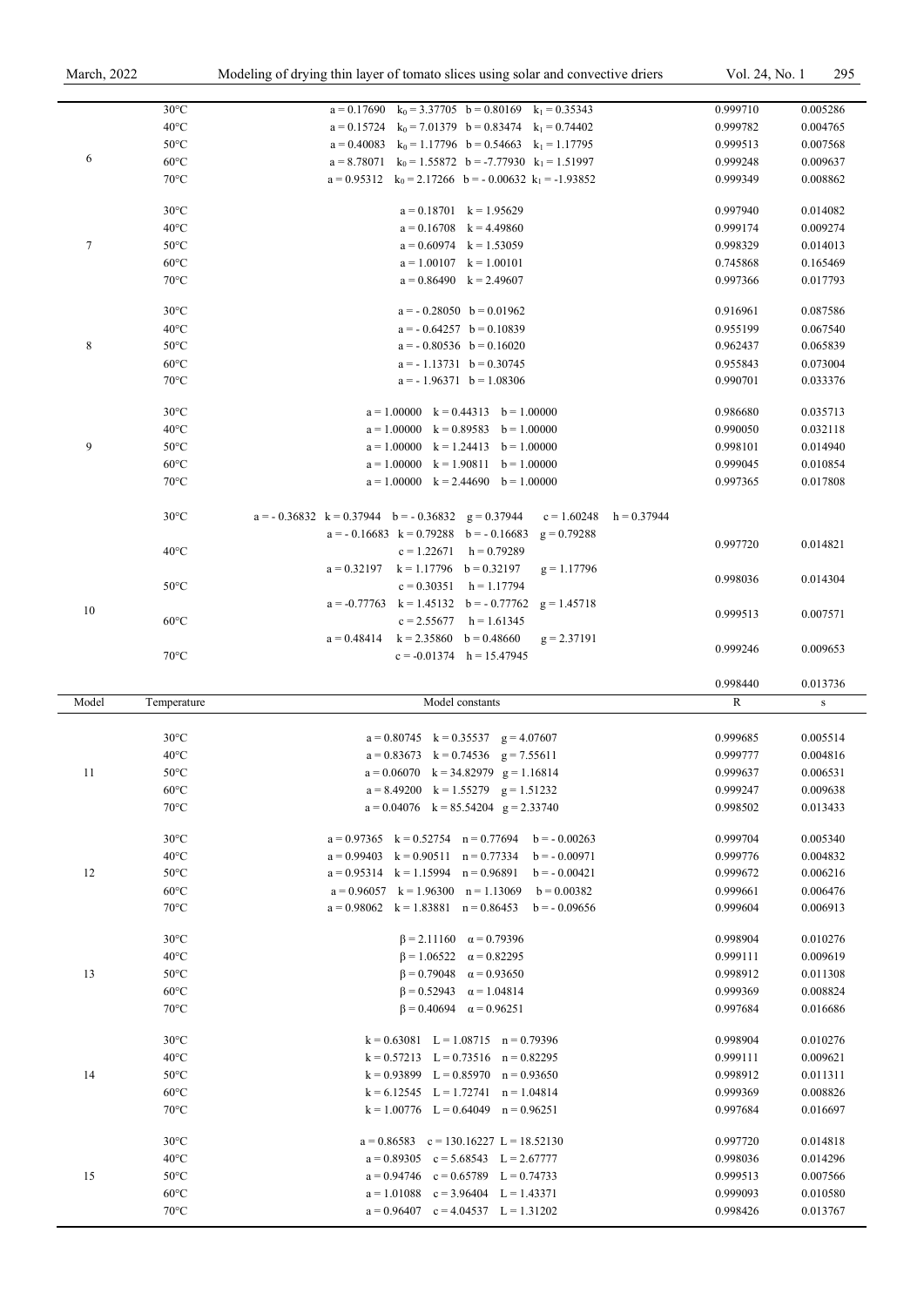The moisture content data at the different drying air temperatures are converted to a moisture ratio, then fitted against the drying time. To account for the effect of the drying variables on the Midilli-Kucuk model constants,

the value of *a*, *k*, *n* and *b* are regressed against those of the drying air temperature using multiple regression analysis. Based on the multiple regression analysis, the accepted model constants are shown in Table 4.

| Drying method     | a      |                                                | n                    |                      |
|-------------------|--------|------------------------------------------------|----------------------|----------------------|
|                   |        |                                                |                      |                      |
| Solar drying      | 0000.1 | $76365.7100 - 3841.9341 T + 48.2013 T^2$       | $-2.4023 + 0.1611$ T | $-0.0300 + 0.0012$ T |
| Convective drying | .0000  | $-1.3100 + 0.0691$ T $- 0.0003$ T <sup>2</sup> | $-1.6601 + 0.0940$ T | $-0.1440 + 0.0071$ T |

**Table 4 Constants relationships of the Midilli-Kucuk model**

The validation of the Midilli-Kucuk model is evaluated by comparing the computed moisture ratio (predicted values) in any particular drying conditions with the observed moisture ratios (experimental values). The consistency of the model at the different drying air temperatures is illustrated in Figure 7 for the solar drying and in Figure 8 for the convective drying.

Figure 7 and Figure 8 show the variation of the predicted moisture ratio values versus the experimental moisture ratio values in the solar and convective drying respectively. The model predictions and the drying data banded around a straight line, which show the suitability of the selected model in describing the drying behavior of tomato slices for the two drying methods.



Figure 7 Experimental and predicted moisture ratios for different air temperatures: Case of the solar drying of the tomato slices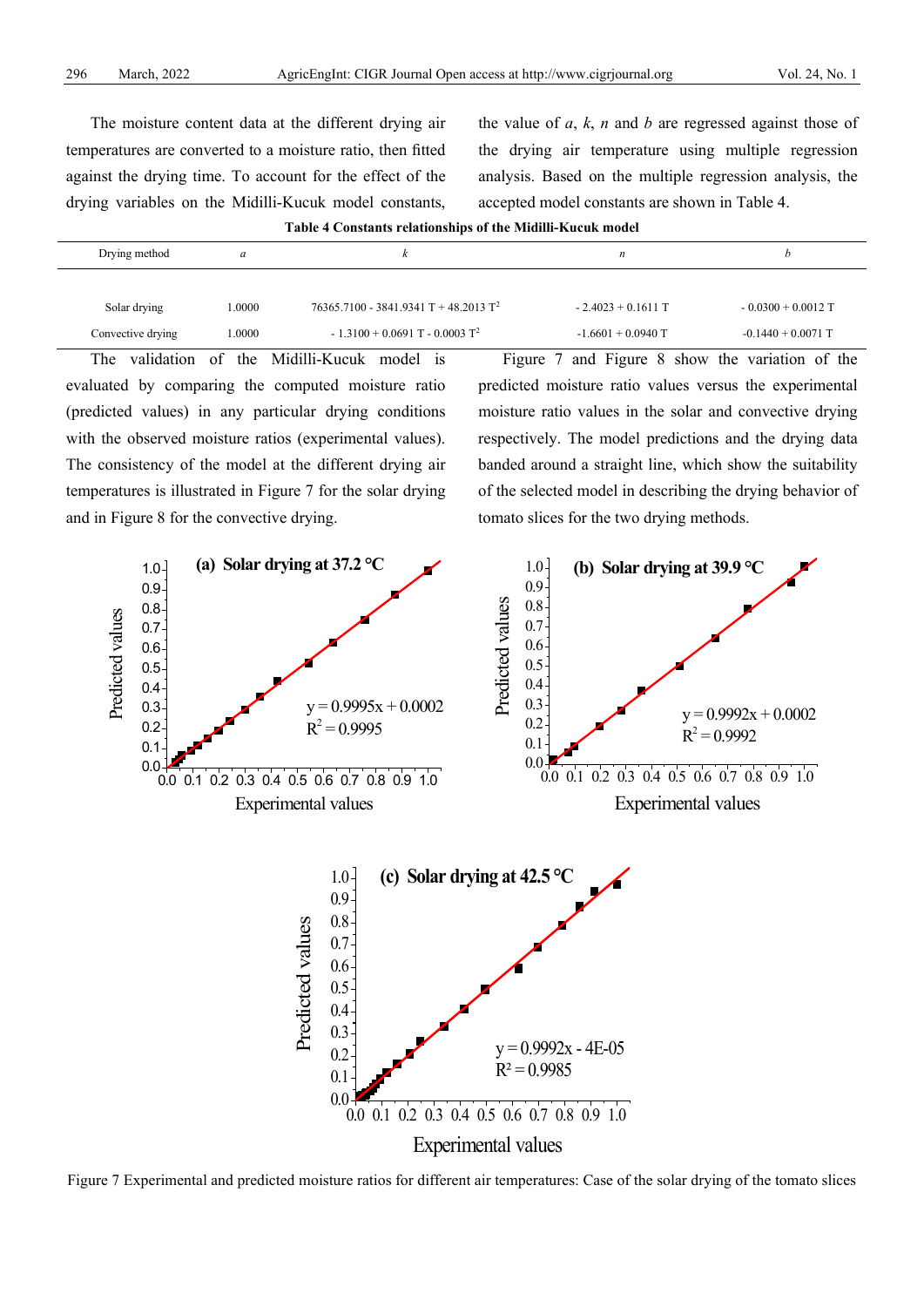

Experimental values

Figure 8 Experimental and predicted moisture ratios for different air temperatures: Case of the convective drying of the tomato slices

## **4 Conclusion**

According to the results, it can be concluded that the Midilli–Kucuk model describes well the drying behavior of tomato in the drying process at a temperature range of  $37.2^{\circ}$ C-42.5°C with 1 m s<sup>-1</sup> air velocity in the solar drying, and at a temperature range of 30°C-70°C with 1  $m s<sup>-1</sup>$  air velocity in the convective drying.

#### **References**

- Abdel-Mohsen, H., A. A. Abd El-Rahmam, and H. E. Hassan. 2019. Drying of tomato fruits using solar energy. *CIGR Journal*, 21(2): 204-215.
- Akpinar, E. K., A. Midilli, and Y. Bicer. 2003a. Single layer drying behavior of potato slices in a convective cyclone dryer and mathematical modeling. *Energy Conversion and Management*, 44(10): 1689-705.
- Akpinar, E. K., Y. Bicer, and C. Yildiz. 2003b. Thin layer drying of red pepper. *Journal of Food Engineering*, 59(1): 99-104.
- Azam, M. M., M. A. Eltawil, and M. A. A. Baher. 2020. Thermal analysis of PV system and solar collect or integrated with

greenhouse dryer for drying tomatoes. *Energy*, 212: 118764.

- Azhdaria, E., and A, Emami. 2019. Analytical and numerical study of drying of tomato in non-shrinkage and shrinkage model. *Mathematics and Computers in Simulation*, 166(C): 253-265.
- Babalis, S. J., E. Papanicolaou, N. Kyriakis, and V. G. Belessiotis. 2006. Evaluation of thin-layer drying models for describing drying kinetics of figs (Ficus carica). *Journal of Food Engineering*, 75(2): 205-214.
- Belessiotis, V., and E. Delyannis. 2011. Solar drying. *Solar Energy*, 85(8): 1665-1691.
- Bennamoun, L., R. Khama, and A. Léonard. 2015. Convective drying of single cherry tomato : modeling and experimental study. *Food and Bioproducts Processing*, 94: 114-123.
- Dadali, G., D. K. Apar, and B. Özbek. 2007. Microwave drying kinetics of okra. *Drying Technology*, 25(5): 917-924.
- Djebli, A., S. Hanini, O. Badaoui, and M. Boumahdi. 2019. A new approach to the thermodynamics study of drying tomatoes in mixed solar dryer. *Solar Energy*, 193: 164-174.
- Doymaz, I. 2007. Air-drying characteristics of tomatoes. *Journal of Food Engineering*, 78(4): 1291-1297.
- Doymaz, I., and A. S. Kipcak. 2018. Effect of pre-treatment and air temperature on drying time of cherry tomato. *Journal of*